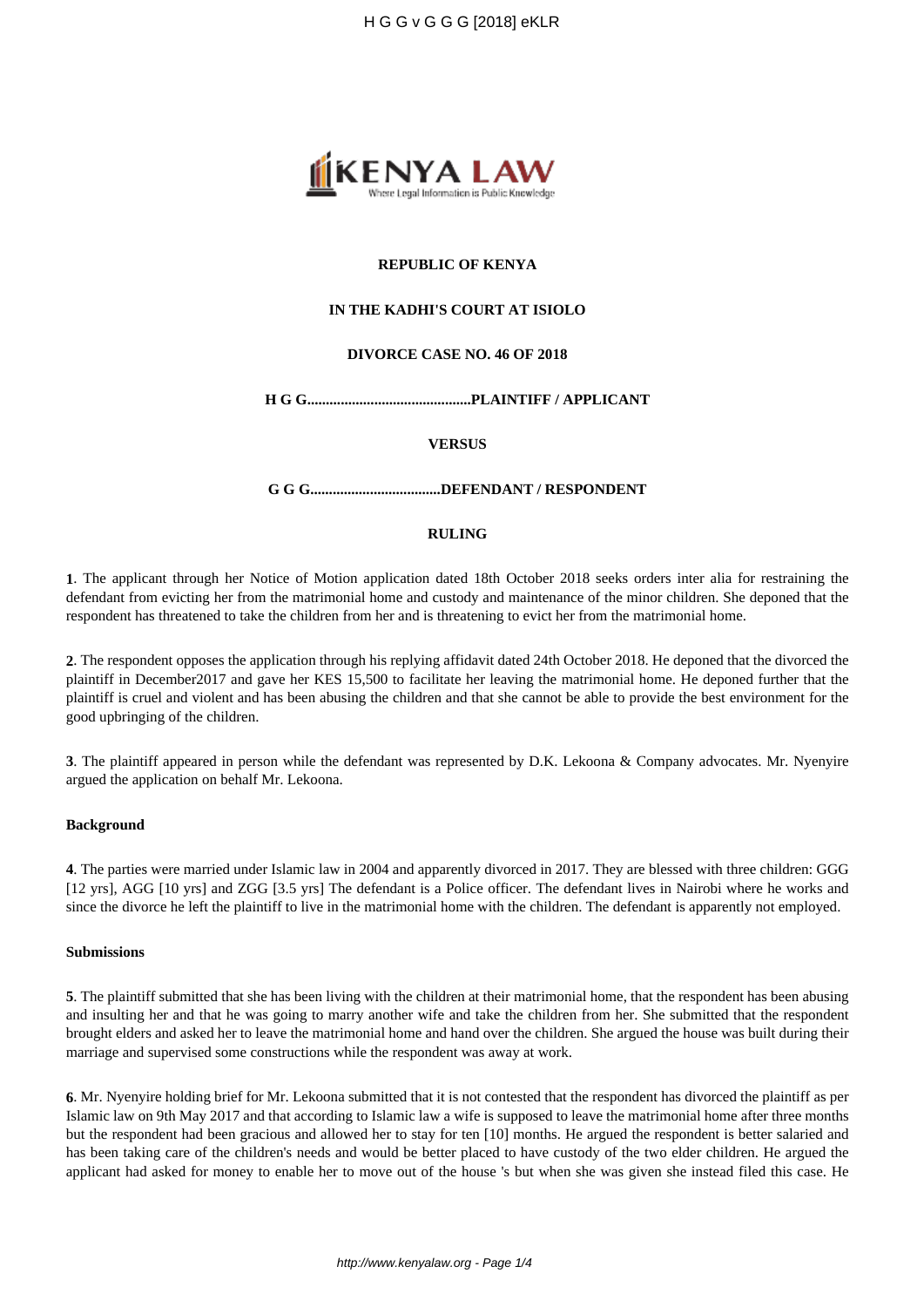submitted further that this court is not the right forum for the hearing and determination of the issue of the matrimonial matter.

#### **Issues**

**7**. The issues for determination in this application are custody and maintenance of the children and whether or not the respondent should be restrained from evicting the applicant from the matrimonial home.

#### **Analysis and Finding**

**8**. I have carefully read the application and reply and affidavits and annextures thereto and upon hearing the parties, it is not contested the parties were married under Islamic law and have since divorced. It is not contested that the children have been living with the applicant at the matrimonial home even after divorce. The respondent had unilaterally taken the children to his Nairobi home in effect taking away natural actual custody from the applicant with whom they have been living all their life. The applicant's apprehensions materialised. Fortunately the respondent complied with the interim orders and returned the children to her.

**9**.In considering issues relating to children the best interests of the child are paramount. Article 53 (2) of the Constitution of Kenya (2010) provide:

**"A child's best interests are of paramount importance in every matter concerning the child".** 

**10**. Section 83 (1), of the Children's Act, Cap 141 laws of Kenya provide:

### **In determining whether or not custody order should be made in favour of the applicant, the court shall have regard to:**

### **(e) whether the child has suffered any harm or is likely to suffer any harm if the order is not made**

#### **(j) the best interest of the child.**

**11**. The court is bound to consider and protect the children's physical, emotional and educational needs and comfort and would shun any disruption likely to affect their wellbeing. Section 76(3) of The Children's Act which states:

# **76(3) Where the court is considering whether or not to make an order with regard to a child, it shall have particular regard to the following matters—**

**(a) The ascertainable feelings and wishes of the child concerned with reference to the child's age and understanding;**

**(b) the child's physical, emotional and educational needs and in particular, where the child has a disability, the ability of any person or institution to provide any special care or medical attention that maybe required for the child;**

- **(c) the likely effect on the child of any change in circumstances;**
- **(d) the child's age, sex, religious persuasion and cultural background;**
- **(e) any harm the child may have suffered, or is at risk of suffering;**

**(f) the ability of the parent, or any other person in relation to whom the court considers the question to be relevant, to provide for and care for the child;**

**(g) the customs and practices of the community to which the child belongs;**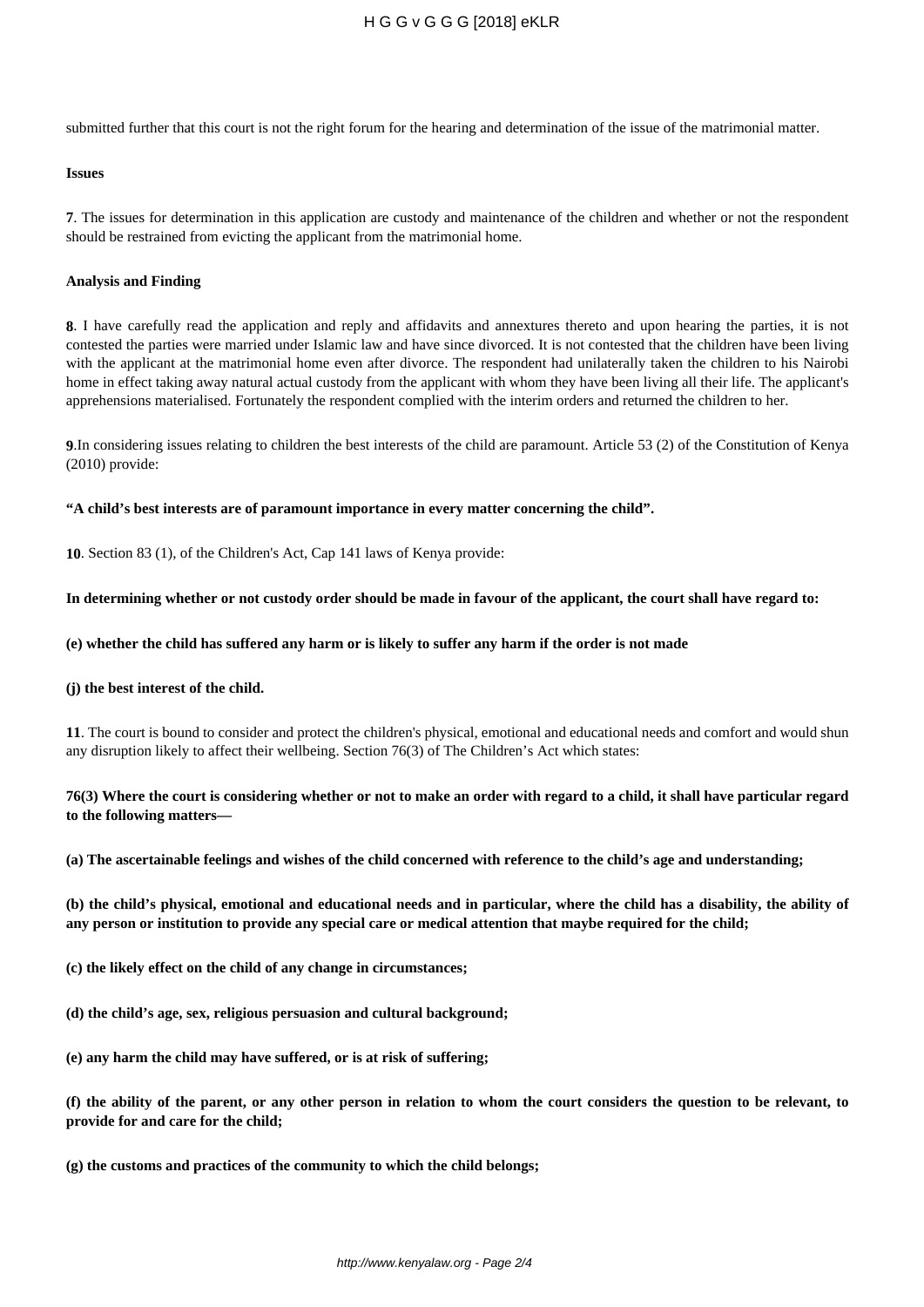**12**. The general principle regarding custody of minor children is that unless there exist peculiar and special circumstances, the mother has priority. **In Mehrunisa v. Pravez (1982-88) 1 KAR 18 the court of Appeal stated:** 

**''The general principle of law is that custody of such children shall be awarded the mother unless special or peculiar circumstances exist to disqualify her from being awarded custody'.** 

**13**. In **Githunguri v Githunguri [1979] eKLR the court held** that:-

**"…the custody of very young female children should be granted to their mother, in the absence of exceptional circumstances which do not in my opinion exist in this case. As Roxburgh J said in** *Re* **S** *(an infant)* **[1958] 1 All ER 783, at 786 and 787:** ... **I only say this; the** *prima facie* **rule (which is now quite clearly settled) is that, other things being equal, children of this tender age should be with their mother, and where a court gives the custody of a child of this tender age to the father it is incumbent on it to make sure that there really are sufficient reasons to exclude the** *prima facie* **rule." "**

**14**. Under Islamic law, the same principle of priority of custody of children of tender age to mothers applies. It is based on traditions of the Prophet Muhammad (may peace and blessings be upon him), the second source of Islamic law, interpretation of Muslim jurists of the highest eminence and panel of contemporary Muslim scholars who authored the Islamic charter on Family under the International Islamic Committee for Women and Child [IICWC].

**15**. It is reported that a lady complained to the prophet (peace and blessings be upon him) 'O Prophet, my stomach has been my son's bed, and my breast his source of nourishment and my lap his place of rest, but his father has divorced me and wants to take him from me', the prophet said: **' you are more entitled to him (his custody) as long as you are not remarried (to another husband).** ; Nail al Awtar vol. 6 pp 384

**16**. Abu Ayub (may blessings be upon him) said, he heard the Prophet (Peace and blessings be upon him) say: **'whoever separates a child from his / her mother, surely Allah will separates him from his loved ones in the day of Judgment'**. It is reported by Al Tirmidhi (53/80)

**17**. Article 106 [1] of the Islamic Charter on family provide:

# **The child shall have the right to have someone to take charge of his custody, to care for and raise him and to provide for his physical and psychological needs. The mother has the greatest right to custody of the child according to Islamic Shariah.**

[The Islamic charter on Family is published by the International Islamic Committee for women and Child IICWC with contributions from eminent Muslim scholars: Dr. Abd El Lateef Aamir, Dr. Abdurrahman El Naqeeb, Dr. Ahmad Assal, Dr. Ahmad El Mahdi Abd el Haleem, Dr. Ali Gomaa, Dr. Fathi Lashin, Dr. Jamal Al Din Atiyyah, Dr. Makarim El Deeri, Dr. Mohammad Emarah, Dr. Muhammad Kamal El Din Imam, Dr. Salah Abd El Mutaal, Dr. Yusuf Al Qaradawi].

**18**. In the instant case, the children have been living with their mother all their life and their father providing necessary support in education and other welfare. No sufficient evidence has been presented to prove existence of any extenuating circumstances necessary to deny custody to their mother. The plaintiff has a prima facie case on the issue and at this stage the court is obliged to protect the children's interest to have continued stability in their life. The respondent taking the custody of the children is disruptive. Parties will have opportunities to canvass their case at full trial and give evidence to enable court make final orders on custody. The children officer to make investigation and file comprehensive report on the same to help in the determination of the matter. Accordingly pending hearing and determination of this case custody of the children is granted to the plaintiff / applicant, defendant / respondent to get unlimited access.

**19**. The respondent shall continue to provide for the children's accommodation, sustenance and education. Accordingly the applicant cannot be evicted from the matrimonial home. until the matter is determined.

**20**. The issue of division of matrimonial property can be only determined in the main suit upon hearing of *viva voce* evidence. Parties are at liberty to file necessary application on questions of law regarding this courts competence to hear and determine the